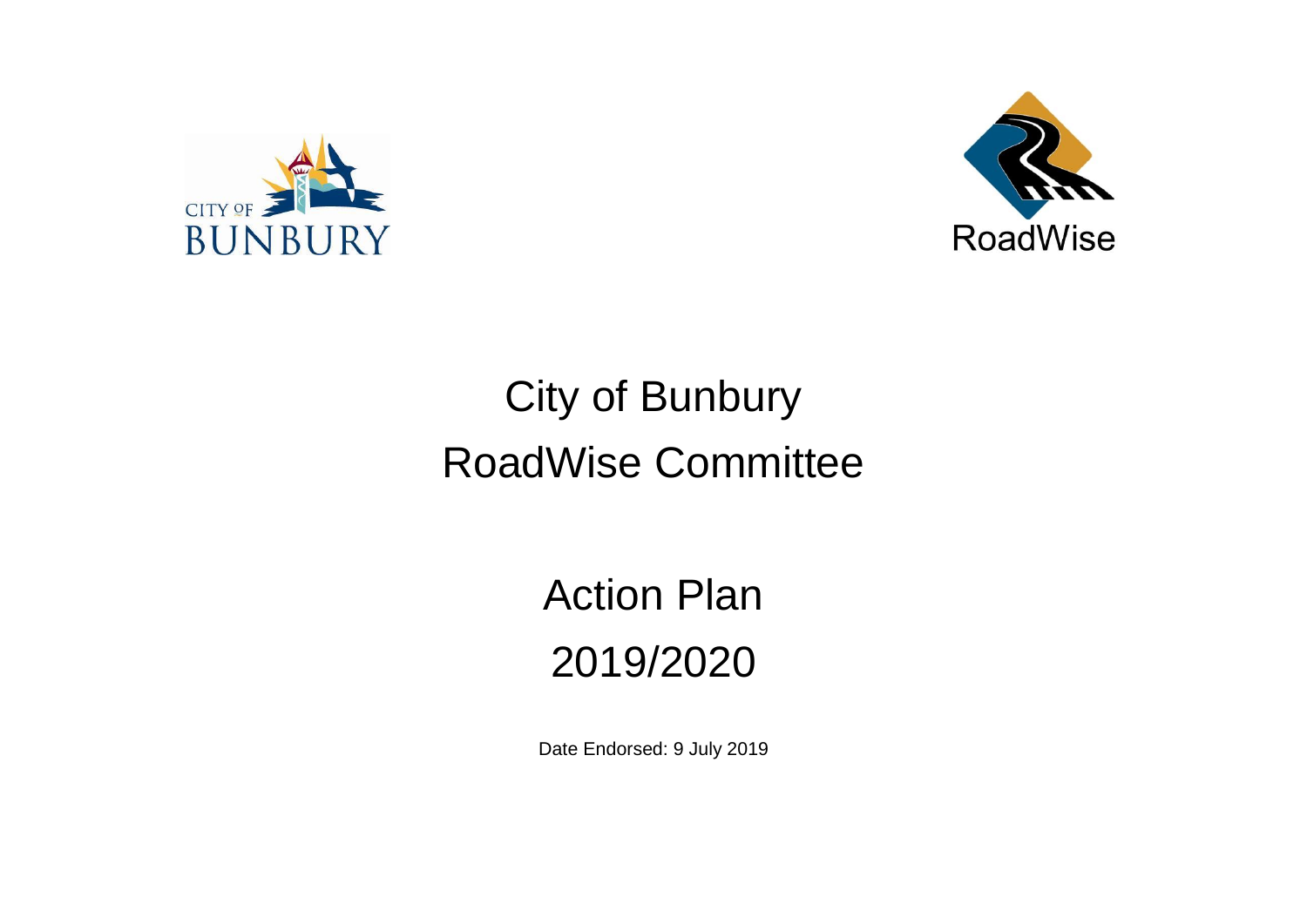#### **1. Executive Summary**

Road safety is a shared responsibility and an issue for all members of our community. The City of Bunbury RoadWise Committee will work collaboratively with stakeholders and the community to prevent road trauma.

The City of Bunbury RoadWise Committee works within the framework of the Safe System Approach which seeks to create forgiveness in the system so when a crash occurs it doesn't have to result in serious harm or death. Creating a safe system hinges upon the understanding and implementation of the following principles:

- Humans are fallible, they make mistakes that can lead to crashes;
- The human body has limited physical ability to tolerate crash forces before harm occurs;
- A shared responsibility exists among those who design, build, manage and use roads and vehicles and provide post-crash care to prevent crashes resulting in serious injury or death;
- All parts of the system must be strengthened to multiply their effects; and if one part fails, road users are still protected.

The City of Bunbury RoadWise Committee is also vision zero focused which is based on the ethical standpoint that no one should be seriously injured or killed while using the road transport system as a driver, passenger, cyclist or pedestrian. The only acceptable figure for the number of seriously injured and killed is zero. Adopting the safe system approach involves a fundamental shift from the common belief that crashes occur because of people's behaviour to a system that accepts that people will make mistakes.

## **2. Strategic Objective**

The objective of WALGA's RoadWise is working together to prevent road trauma.

The objective of the City of Bunbury RoadWise Committee is to reduce serious injury and fatal crashes within the city by implementing effective safe system activities and solutions based objective crash data.

The City of Bunbury RoadWise Committee fits under various areas of the City of Bunbury Strategic Community Plan 2018-2028 including under a safe community.

**Theme 1:** Our community and culture.

**Goal:** A safe, healthy and cohesive community, with a rich cultural life, and supportive social environment. **Objective 1.1:** A community where people are safe and feel safe.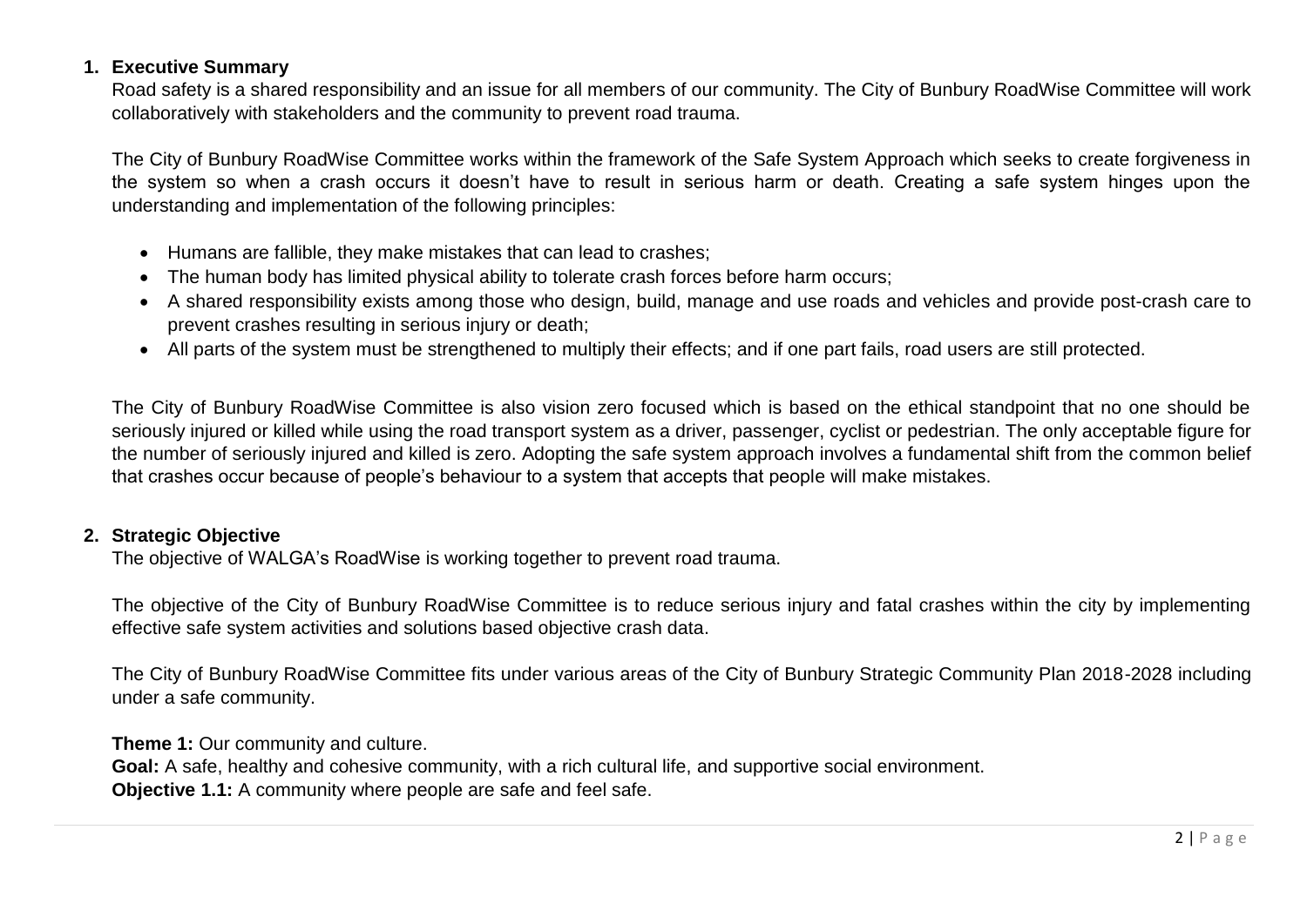### **3. Background Data**

In the five year period January 2014 to December 2018 there were 2055 reported crashes on the roads within the City of Bunbury. In the same five year period the number of serious injuries or fatalities was 321.



The crash data showed that the majority of crashes occurred during daylight hours on a straight, level and dry road. The most prevalent crash types was rear end, right angle and hit object. In the five year period there was 18 reported crash types that involved a hit pedestrian.

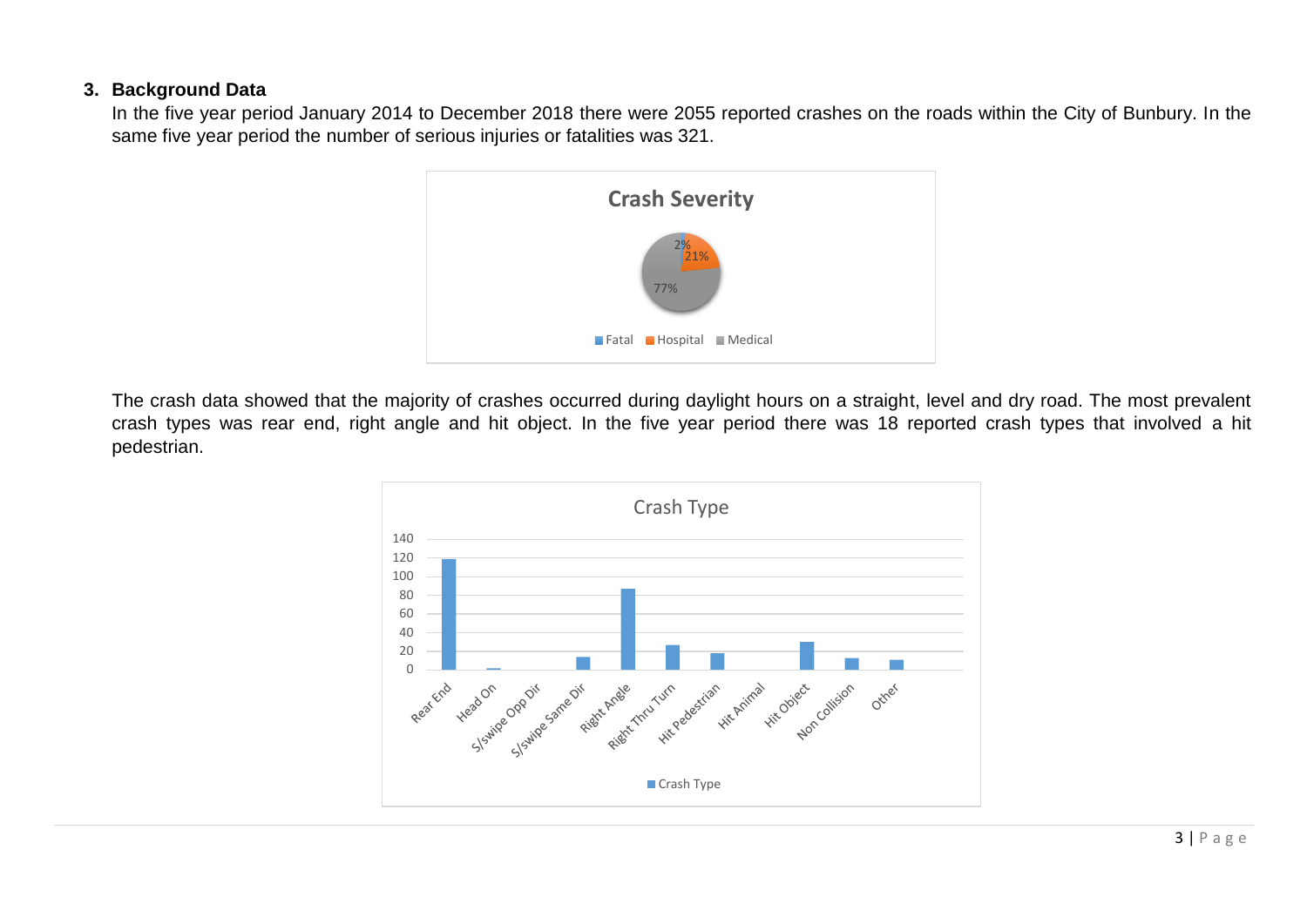## **4. Influencing and Contributing Factors**

|                         | Crash / Road User Type: Rear End (37% KSI)                                                                                                                                                                   |  |
|-------------------------|--------------------------------------------------------------------------------------------------------------------------------------------------------------------------------------------------------------|--|
| <b>Factor</b>           | <b>Influencing / Contributing Factors</b>                                                                                                                                                                    |  |
| <b>Road Environment</b> | Heavy traffic<br>Unsafe intersections<br>Poor signs and signals<br>٠<br>Poor horizontal and vertical alignment<br>Poor road surface                                                                          |  |
| <b>Speed Management</b> | Inappropriate speed limit<br>Shared use of road with vulnerable road users                                                                                                                                   |  |
| <b>Vehicle</b>          | Mechanical failure (tyres/brakes/tail lights)<br>Safety rating and features of vehicle (airbags/ABS/autonomous emergency braking)<br>Tail lights on trailers not working                                     |  |
| <b>Behaviours</b>       | Distracted driving<br>Fatigue<br>Speeding<br>Inadequate following distance<br>Road rage<br>Impaired driving<br>Inexperience<br>Medical conditions and/or medications<br>Sharing the road with heavy vehicles |  |
| <b>Post-crash Care</b>  | Ambulance response time<br><b>Access to RAC Rescue Helicopter</b>                                                                                                                                            |  |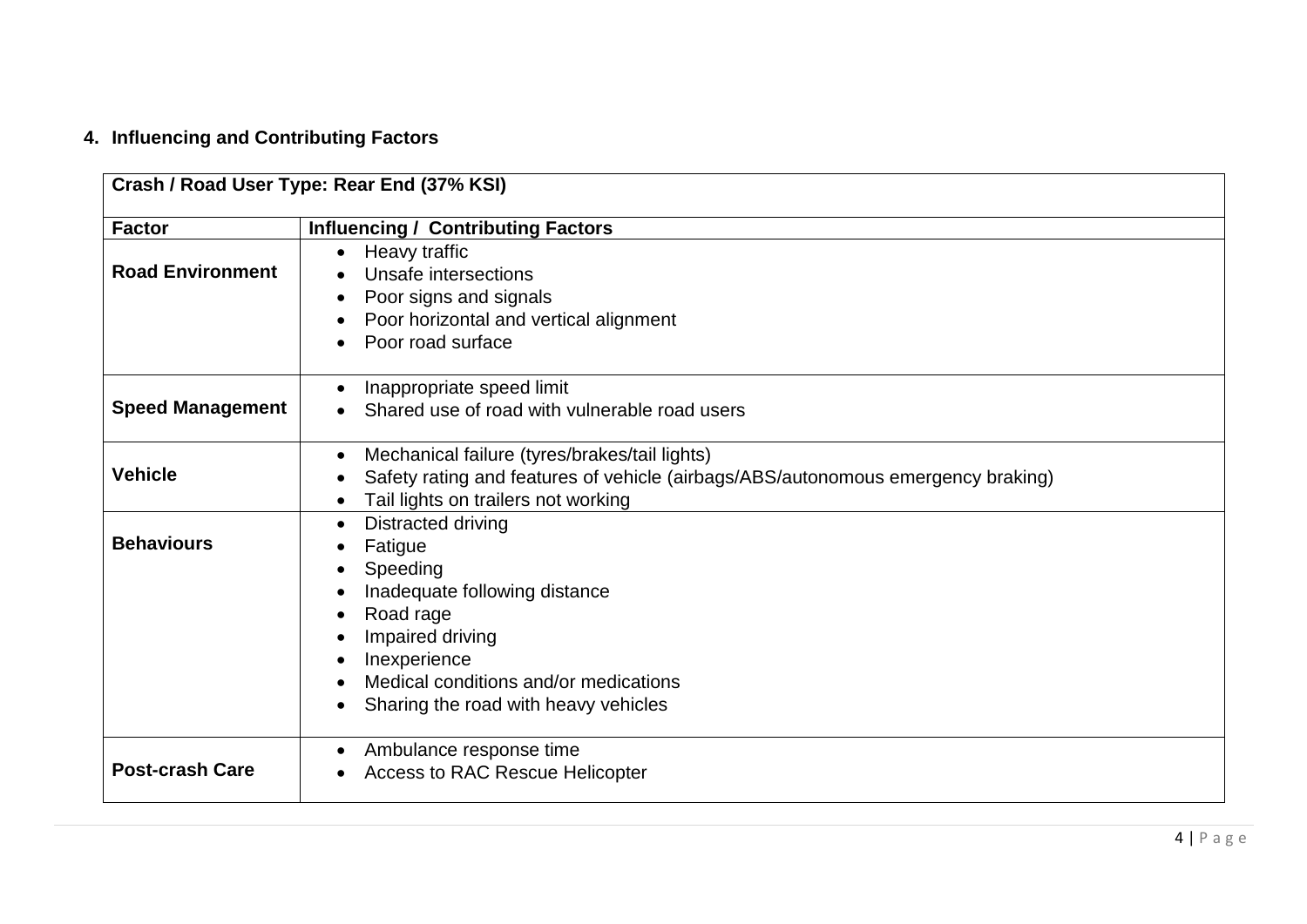| Crash / Road User Type: Right Angle (27% KSI) |                                                                                |  |
|-----------------------------------------------|--------------------------------------------------------------------------------|--|
| <b>Factor</b>                                 | <b>Influencing / Contributing Factors</b>                                      |  |
| <b>Road Environment</b>                       | Inadequate signage<br>No or inadequate lighting                                |  |
| <b>Speed Management</b>                       | Inappropriate speed limit                                                      |  |
| <b>Vehicle</b>                                | Safety features - side air bags                                                |  |
| <b>Behaviours</b>                             | Lack of road rules knowledge<br>Over cautious drivers<br>Inexperienced drivers |  |
| <b>Post-crash Care</b>                        | Ambulance response time<br><b>Access to RAC Rescue Helicopter</b>              |  |

| Crash / Road User Type: Hit Object (9.3% KSI)              |                                                                                                       |  |
|------------------------------------------------------------|-------------------------------------------------------------------------------------------------------|--|
| <b>Influencing / Contributing Factors</b><br><b>Factor</b> |                                                                                                       |  |
| <b>Road Environment</b>                                    | Roadside hazards<br>Lack of shoulder seals<br>$\bullet$<br>Animals on road<br>Sun strike<br>$\bullet$ |  |
| <b>Speed Management</b>                                    | Speed inappropriate for road condition<br>$\bullet$                                                   |  |
|                                                            | <b>Mechanical failure</b>                                                                             |  |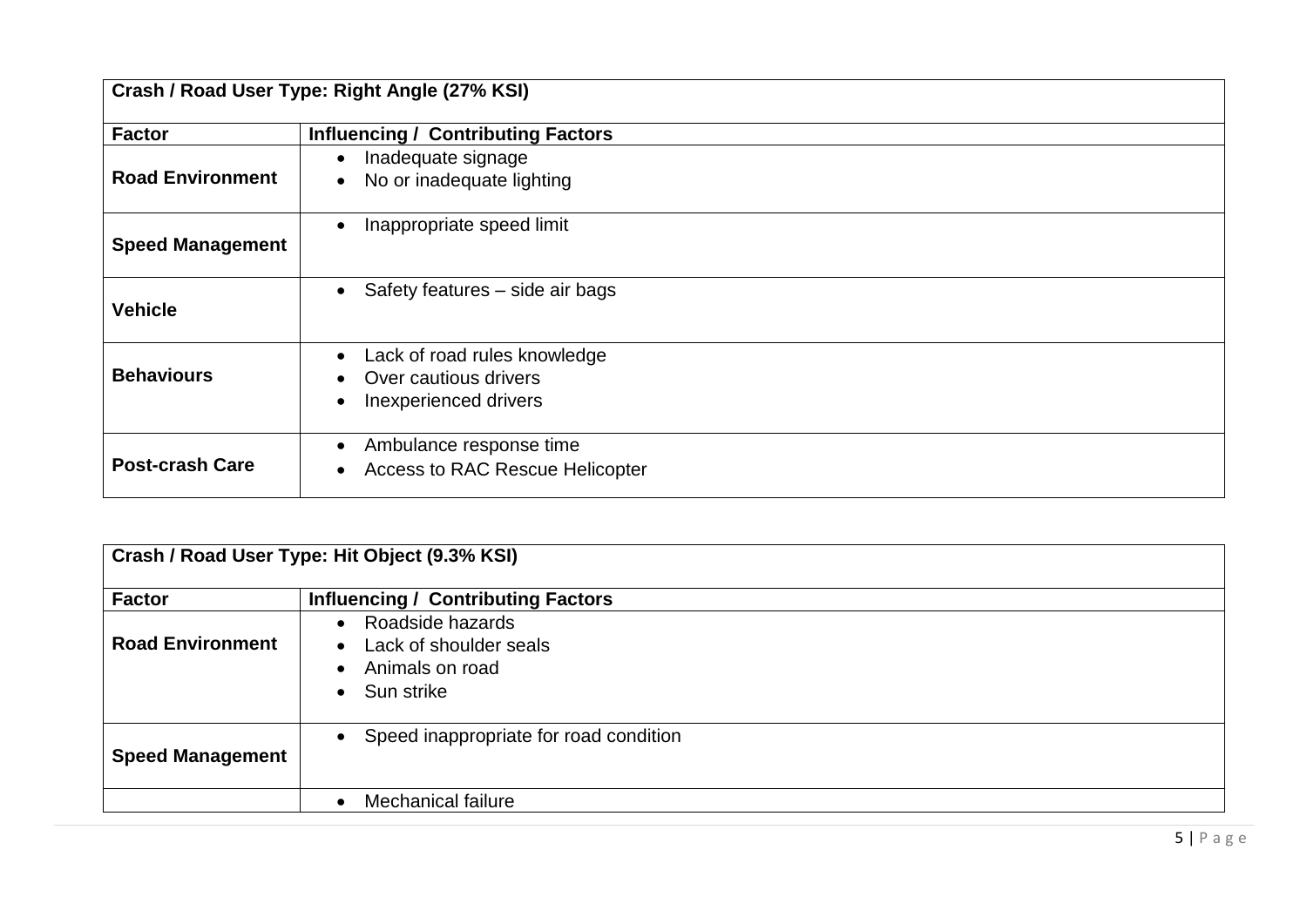| <b>Vehicle</b>         | Safety rating/features of vehicle (ESC)<br>Unsecured loads                                                        |
|------------------------|-------------------------------------------------------------------------------------------------------------------|
| <b>Behaviours</b>      | Unfamiliarity with road<br>Not driving to conditions<br>Speeding<br>Distracted driving<br>Fatigue<br>Inexperience |
| <b>Post-crash Care</b> | Ambulance response time<br>$\bullet$<br><b>Access to RAC Rescue Helicopter</b><br>$\bullet$                       |

| Crash / Road User Type: Vulnerable Road Users |                                                                                                                                                                                                                       |  |
|-----------------------------------------------|-----------------------------------------------------------------------------------------------------------------------------------------------------------------------------------------------------------------------|--|
| <b>Factor</b>                                 | <b>Influencing / Contributing Factors</b>                                                                                                                                                                             |  |
| <b>Road Environment</b>                       | Conflict of road user types<br>Shared road use<br>Lack of separation, shared paths, cycle lanes                                                                                                                       |  |
| <b>Speed Management</b>                       | Inappropriate speeds for shared road use environments<br>Survivable speed limit 30 km/h for vulnerable road users                                                                                                     |  |
| <b>Vehicle</b>                                | Safety features - vehicles with vulnerable road user protection<br>Child car restraints                                                                                                                               |  |
| <b>Behaviours</b>                             | Not wearing helmets<br>Lack of visibility<br>Riding motorcycles outside of class<br>Lack of adequate motorcycle rider training<br>Age of accessing moped license<br>Distraction in school zones (pedestrians/drivers) |  |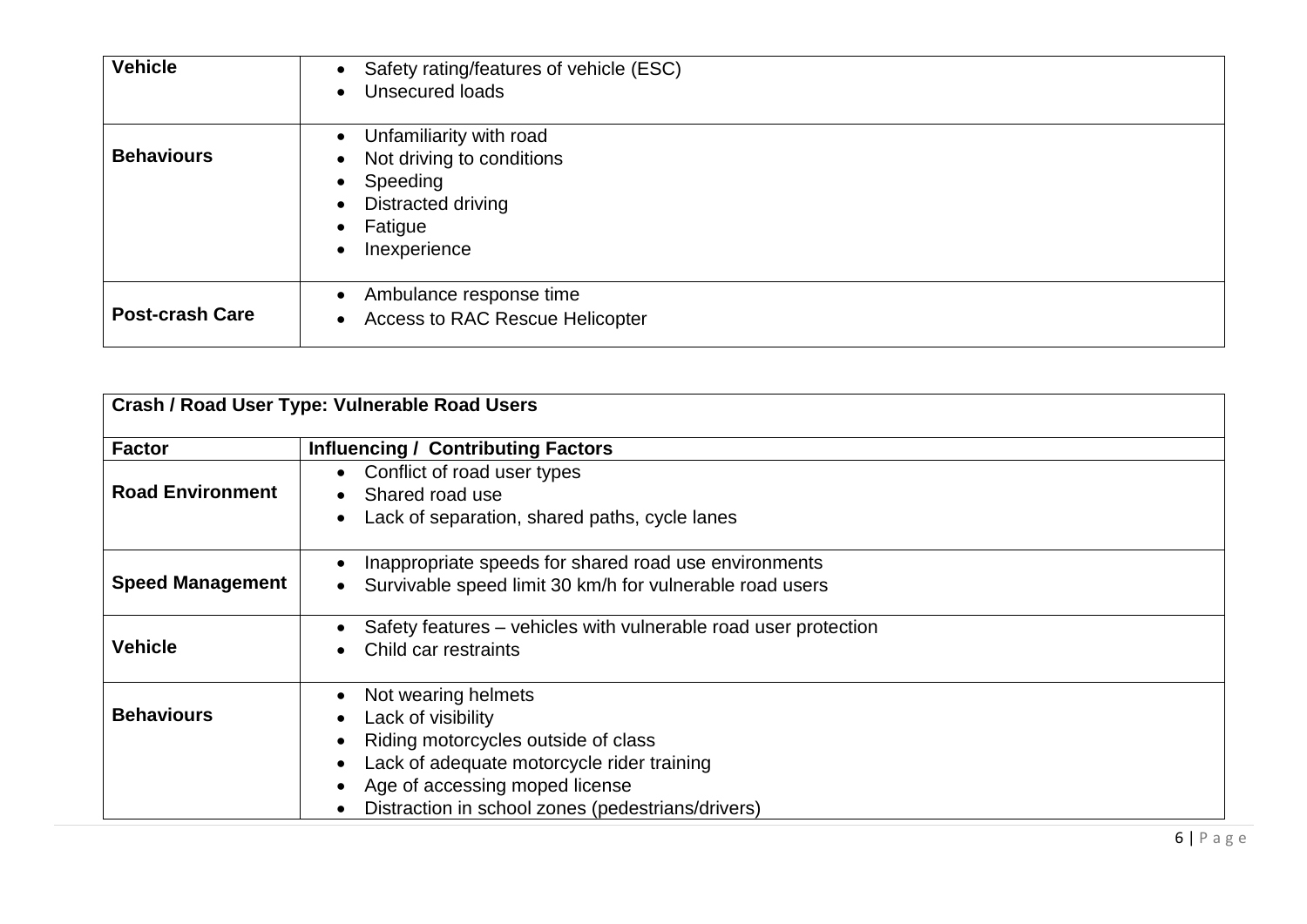|                        | Poor mobility                                                     |  |
|------------------------|-------------------------------------------------------------------|--|
| <b>Post-crash Care</b> | Ambulance response time<br><b>Access to RAC Rescue Helicopter</b> |  |

## **5. Action Plan**

| <b>Type</b>                             | <b>Objectives</b>                                                                                                                                                                                                                                                                                                                                                                                                                                   | <b>Actions</b>                                                                                                                                                                                                                                                                                                                                                                                                                                                                                                                              | <b>When</b>                                                                    | <b>Evaluation</b>                                                                                                                                                                                                                                                                                                                                                                                                 |
|-----------------------------------------|-----------------------------------------------------------------------------------------------------------------------------------------------------------------------------------------------------------------------------------------------------------------------------------------------------------------------------------------------------------------------------------------------------------------------------------------------------|---------------------------------------------------------------------------------------------------------------------------------------------------------------------------------------------------------------------------------------------------------------------------------------------------------------------------------------------------------------------------------------------------------------------------------------------------------------------------------------------------------------------------------------------|--------------------------------------------------------------------------------|-------------------------------------------------------------------------------------------------------------------------------------------------------------------------------------------------------------------------------------------------------------------------------------------------------------------------------------------------------------------------------------------------------------------|
| <b>Rear End</b><br><b>Crashes</b>       | 1. Examine data to prioritise<br>works programs that will<br>have the greatest impact in<br>reducing KSI rear end<br>crashes.<br>2. Collect and monitor speed<br>data to examine patterns of<br>speed-related rear end<br>crashes.<br>3. Provide information on<br>vehicle safety ratings and<br>features.<br>4. Raise awareness and<br>educate the community about<br>safe behaviours with a focus<br>on distraction, fatigue and<br>inexperience. | Crash data on rear end<br>crashes presented, examined<br>and considered in works<br>programs.<br>Traffic count/speed data<br>presented and<br>countermeasures or targeted<br>enforcement considered were<br>appropriate.<br>Promote uptake of safe<br>$\bullet$<br>vehicles to the community via<br>events, CoB fleet policy and<br>with local car dealerships.<br>Run campaigns on driver<br>distraction and fatigue.<br>Promote safe road use and<br>safe vehicles to the<br>community at events and in<br>partnership with stakeholders. | <b>June 2020</b><br>Ongoing<br><b>June 2020</b><br><b>June 2020</b><br>Ongoing | Number of new safe system<br>treatments for rear end<br>crashes.<br>Number of countermeasures<br>or increased enforcement<br>implemented e.g. CSDS<br>Number of safe vehicle<br>promotions at events and<br>with dealerships.<br>Survey of target group on<br>knowledge, attitude and<br>behaviours (pre & post) with<br>regards to fatigue.<br>Number of events and<br>campaigns promotions to the<br>community. |
| <b>Right</b><br>Angle<br><b>Crashes</b> | 1. Examine data to prioritise<br>works programs that will<br>have the greatest impact in<br>reducing KSI right angle<br>crashes.<br>2. Collect and monitor speed                                                                                                                                                                                                                                                                                    | Crash data on right angle<br>$\bullet$<br>crashes presented, examined<br>and considered in works<br>programs.<br>Traffic count/speed data                                                                                                                                                                                                                                                                                                                                                                                                   | <b>June 2020</b><br>Ongoing                                                    | Number of new safe system<br>$\bullet$<br>treatments for right angle<br>crashes.<br>Number of countermeasures<br>or increased enforcement                                                                                                                                                                                                                                                                         |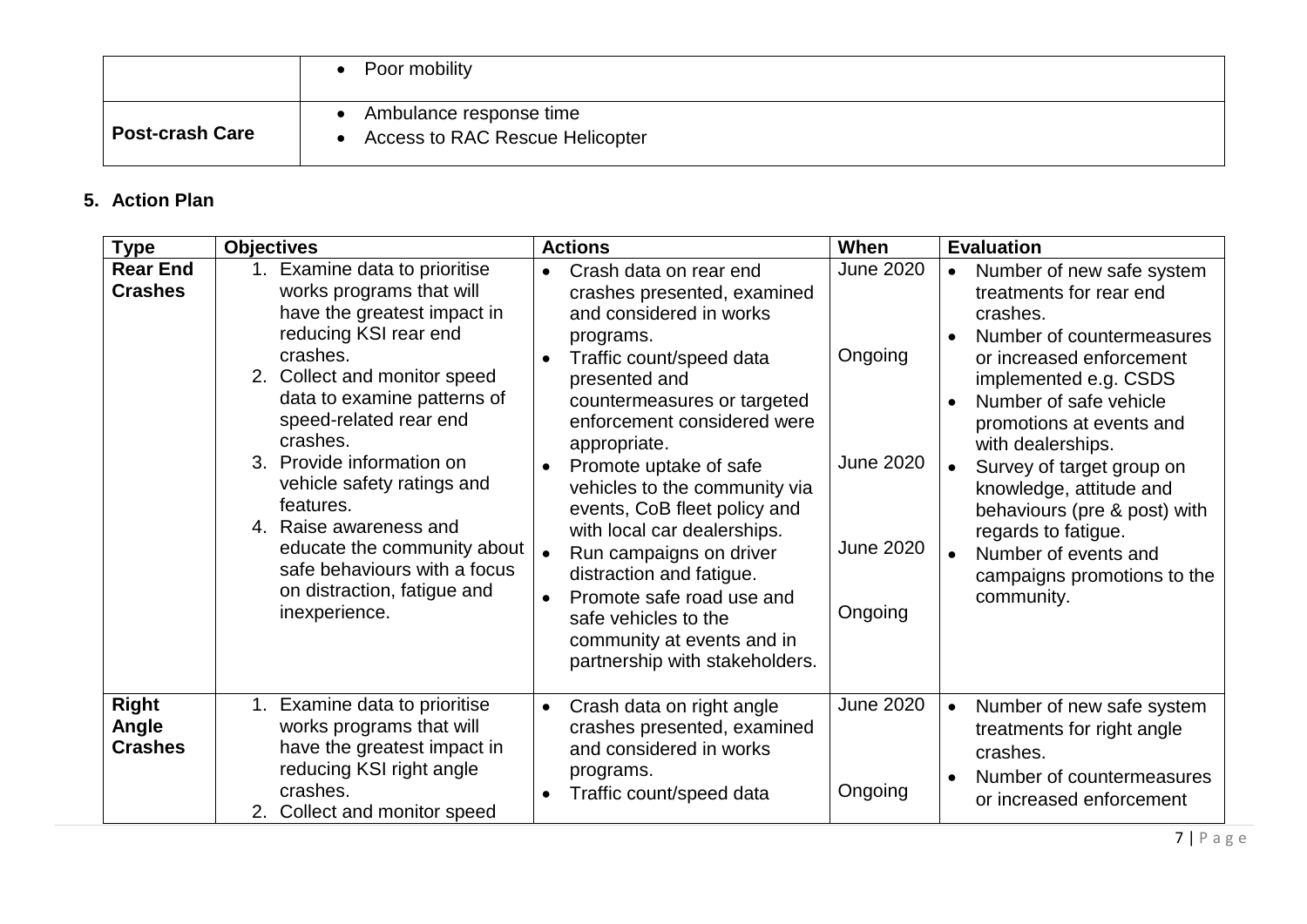|                                       | data to examine patterns of<br>speed-related right angle<br>crashes.<br>3. Provide information on<br>vehicle safety ratings and on<br>maintaining vehicles in a safe<br>condition.<br>4. Raise awareness and<br>educate the community about<br>road rules.                                                                                                                                                                                                                                                              | presented and<br>countermeasures or targeted<br>enforcement.<br>Promote uptake of safe<br>$\bullet$<br>vehicles and vehicle<br>maintenance to the<br>community.<br>Promote reminders about<br>$\bullet$<br>road rules at various<br>community events.                                                                                                                                                                                         | <b>June 2020</b><br>Ongoing                                |                        | implemented.<br>Number of safe vehicle<br>promotions at events and<br>with dealerships.<br>Number of events promoting<br>road rules.                                                                                                                                                                                                                                                                       |
|---------------------------------------|-------------------------------------------------------------------------------------------------------------------------------------------------------------------------------------------------------------------------------------------------------------------------------------------------------------------------------------------------------------------------------------------------------------------------------------------------------------------------------------------------------------------------|-----------------------------------------------------------------------------------------------------------------------------------------------------------------------------------------------------------------------------------------------------------------------------------------------------------------------------------------------------------------------------------------------------------------------------------------------|------------------------------------------------------------|------------------------|------------------------------------------------------------------------------------------------------------------------------------------------------------------------------------------------------------------------------------------------------------------------------------------------------------------------------------------------------------------------------------------------------------|
| <b>Hit Object</b><br><b>Crashes</b>   | 1. Examine data to prioritise<br>works programs that will<br>have the greatest impact in<br>reducing KSI hit object<br>crashes.<br>2. Collect and monitor speed<br>data to examine patterns of<br>speed-related hit object<br>crashes.<br>3. Provide information on<br>vehicle safety ratings and on<br>maintaining vehicles in a safe<br>condition.<br>4. Raise awareness and<br>educate the community about<br>safe behaviours with a focus<br>on distraction, fatigue,<br>inexperience and driving to<br>conditions. | Crash data on hit object<br>$\bullet$<br>crashes presented, examined<br>and considered in works<br>programs.<br>Traffic count/speed data<br>presented and<br>countermeasures or targeted<br>enforcement.<br>Promote uptake of safe<br>$\bullet$<br>vehicles and vehicle<br>maintenance to the<br>community.<br>Promote safe road use and<br>$\bullet$<br>safe vehicles to the<br>community at events and in<br>partnership with stakeholders. | <b>June 2020</b><br>Ongoing<br><b>June 2020</b><br>Ongoing | $\bullet$<br>$\bullet$ | Number of new safe system<br>treatments for hit object<br>crashes.<br>Number of countermeasures<br>or increased enforcement<br>implemented.<br>Number of safe vehicle<br>promotions at events and<br>with dealerships.<br>Survey of target group on<br>knowledge, attitude and<br>behaviours (pre & post) with<br>regards to fatigue.<br>Number of events and<br>campaigns promotions to the<br>community. |
| <b>Vulnerable</b><br><b>Road User</b> | 1. Plan roads and roadsides to<br>induce lower speeds and<br>avoid road user group<br>conflicts.<br>2. Foster a community and                                                                                                                                                                                                                                                                                                                                                                                           | Collect and monitor data to<br>$\bullet$<br>examine patterns of<br>vulnerable road user crashes.<br>Implement community level<br>$\bullet$<br>safe speed initiative and                                                                                                                                                                                                                                                                       | <b>June 2020</b><br><b>June 2020</b>                       | $\bullet$              | Number of new safe system<br>treatments for vulnerable<br>road user crashes.<br>Survey of community to<br>assess change in                                                                                                                                                                                                                                                                                 |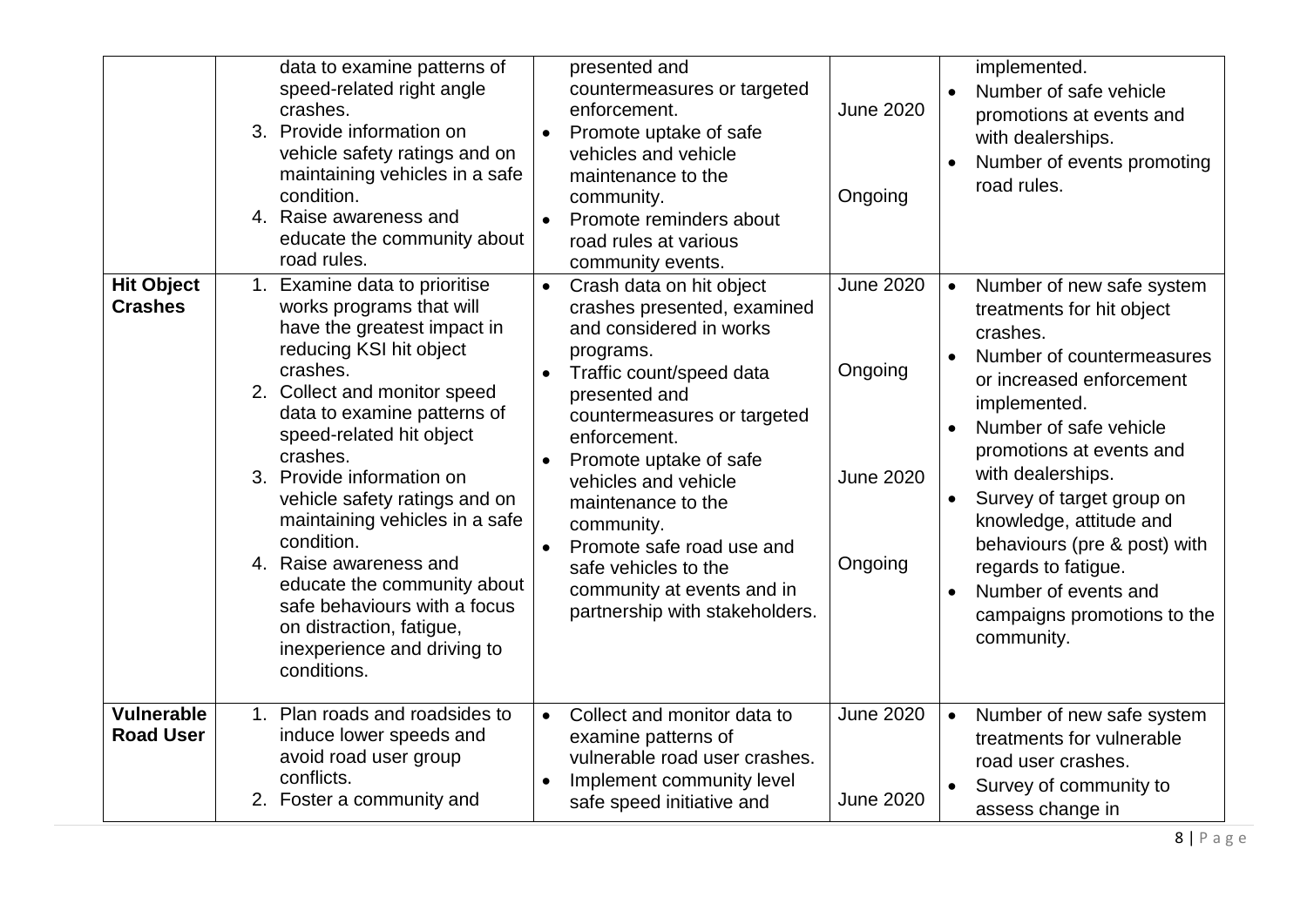| driving culture that supports<br>lower travel speeds.<br>3. Raise awareness of vehicle<br>safety features that protect<br>vulnerable road users.<br>4. Raise awareness and | activities to generate<br>community support.<br>Promote uptake of safe<br>vehicles and vehicle<br>maintenance to the | Ongoing | knowledge, attitude and<br>behaviours re safe speed.<br>Number of safe vehicle<br>promotions at events and<br>with dealerships. |
|----------------------------------------------------------------------------------------------------------------------------------------------------------------------------|----------------------------------------------------------------------------------------------------------------------|---------|---------------------------------------------------------------------------------------------------------------------------------|
| educate the community about<br>safe behaviours with a focus<br>on protecting pedestrians,<br>cyclists and motor cyclists.                                                  | community.<br>Promote safe road use with a<br>focus on a share the road and<br>shared responsibility<br>message.     | Ongoing | Number of activities<br>promoting share the road<br>and shared responsibility<br>message.                                       |

## **Ongoing and Proposed Actions:**

| <b>Choose Your Ride, Arrive Alive</b><br>(Consider new Easter campaign) | Road safety campaign held prior to Easter involving emergency services to reinforce the<br>message to not drink and drive. Media coverage, bus shelter posters and vinyl roadside<br>banner.                                                      |
|-------------------------------------------------------------------------|---------------------------------------------------------------------------------------------------------------------------------------------------------------------------------------------------------------------------------------------------|
| <b>Road Ribbons for Road Safety</b><br>(Ongoing)                        | Support and promote annual WALGA RoadWise campaign over Christmas and New Year.<br>Media coverage, pull up banners, posters and ribbons at CoB locations e.g. library,<br>administration.                                                         |
| "Please Slow Down, Consider Our<br>Kids" bin stickers<br>(Ongoing)      | Bin stickers are provided to residents on request or via schools, P&C, service clubs as well<br>as at RoadWise events or displays. New bin stickers (1500) ordered for 2019/2020 so<br>consider new and more effective strategy for distribution. |
| M8 the call can W8 campaign<br>(Ongoing)                                | Ongoing campaign to promote the dangers of distracted driving with youth but also all road<br>users. Bumper stickers, mobile phone pouches, selfie frame and pledges at events and<br>displays.                                                   |
| <b>Grandfamilies Day</b><br>(Ongoing)                                   | Annual City of Bunbury event providing an opportunity for RoadWise to promote children's<br>road safety and child car restraints.                                                                                                                 |
| <b>Seniors Live Lighter Activity Day</b>                                | Annual external event providing an opportunity for RoadWise alongside Department of                                                                                                                                                               |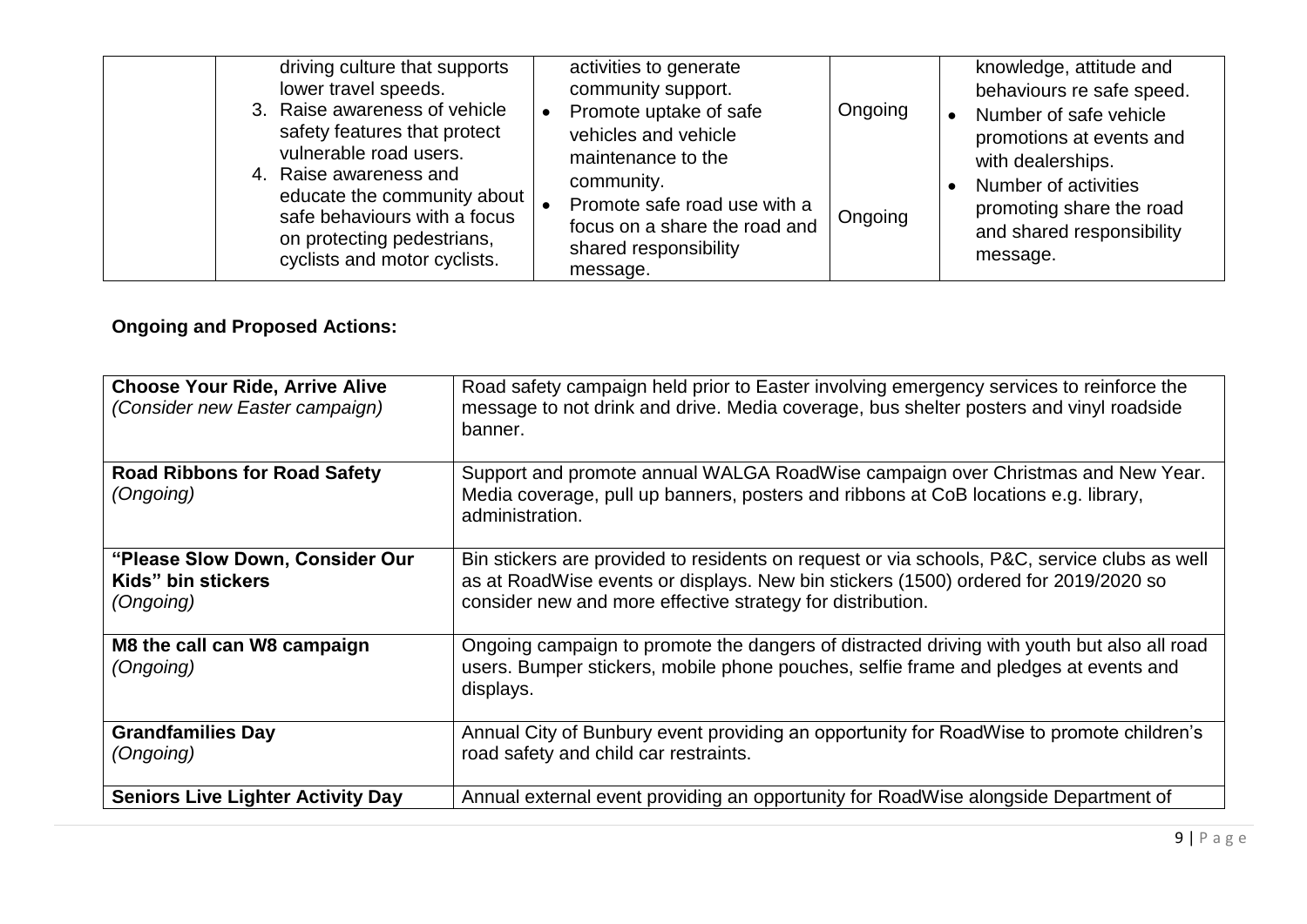| (Ongoing)                                                                          | Transport to promote road safety to older adults.                                                                                                                                                                                                                                                                         |
|------------------------------------------------------------------------------------|---------------------------------------------------------------------------------------------------------------------------------------------------------------------------------------------------------------------------------------------------------------------------------------------------------------------------|
| <b>St John Ambulance Crash Simulation</b><br>& Youth Road Safety Expo<br>(Ongoing) | Annual event providing an opportunity for RoadWise to partner with key stakeholders to<br>promote road safety to youth.                                                                                                                                                                                                   |
| <b>Courtesy Speed Display Signs</b><br>(Proposed)                                  | Loan WALGA RoadWise CSDS again for another one month trial and/or investigate budget<br>and/or funding possibilities to purchase a set of CSDS for deployment of a community level<br>safe speed promotion.                                                                                                               |
| Don't Trust Your Tired Self campaign<br>(Proposed)                                 | Consider participation in regional fatigue campaign with a pre and post survey on<br>knowledge, skills and attitude to fatigued driving. Provision of branded KeepCups with<br>information on fatigue and driving. Distribute via South West Coffee Stops, Driver Revivers<br>and engage local cafes and Visitor Centres. |

## **5. Key Stakeholders**

- City of Bunbury Elected Members
- City of Bunbury Officers Works & Services
- WALGA RoadWise
- Road Safety and Drug Education Branch Department of Education
- WA Police
- St John Ambulance
- Department of Fire and Emergency Services
- Department of Transport
- Main Roads WA
- RAC WA
- Investing in Our Youth (South West RYDE program)
- Community Members